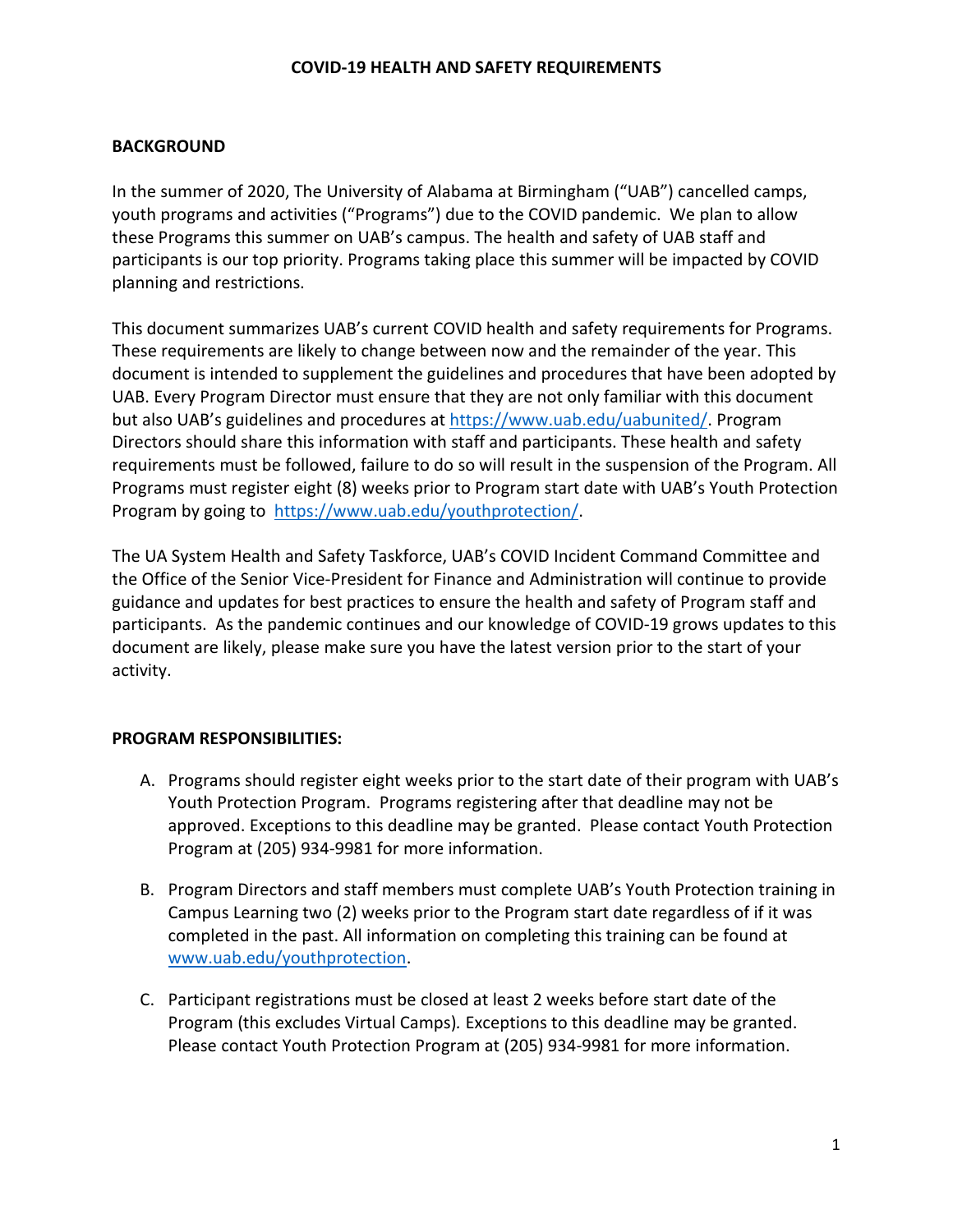- D. Programs are required to submit rosters of staff and participants to UAB's Youth Protection Program two weeks prior to the start of the Program (rosters must include capacity limit, participant name, email, phone number, emergency contact and guardian). Any communication or notification with minors must include their parent or legal guardian.
- E. Walk-up registration is prohibited.
- F. All program participants and any Non-UAB program staff or volunteers must have a signed liability waiver which is provided in the required forms located in the [Youth](https://www.uab.edu/youthprotection/documents)  [Protection Documents](https://www.uab.edu/youthprotection/documents) of the Youth Protection website.
- G. Family members, guardians, visitors or spectators are not allowed at the Program's site under any circumstances. Only Program staff and participants are allowed on-site except during pick up and drop off.
- H. Staff and participants should be assigned to a cohort. A cohort is a group consisting of ten (10) or fewer staff and participants. Cohorts should be used until social distancing requirements are lifted by the CDC, State and/or UAB.
	- Staff or participants should not move from one cohort to another unless required due to injury or illness.
	- A cohort should not mix with another cohort unless they are engaged in team activities or in the case of an emergency evacuation.
- I. Program Directors should work with the facility where the Program is being hosted to ensure that they are familiar with the emergency evacuation plan and any possible ways to mitigate the risk of spreading COVID during an evacuation.
- J. When the same equipment or supplies are used by more than one staff or participant during an activity these individuals must wash or sanitize their hands upon its completion.
- K. Equipment or supplies should be sanitized or disinfected after use. At the end of day, all equipment or supplies should be sanitized. Programs should not use items that cannot be sanitized or disinfected unless they are intended for single-use.
- L. Staff and participants shall not share water coolers, drinking stations, water bottles, cups, or other drinking devices
- M. Staff and participants must wear masks while indoors and maintain proper social distancing while on UAB's campus.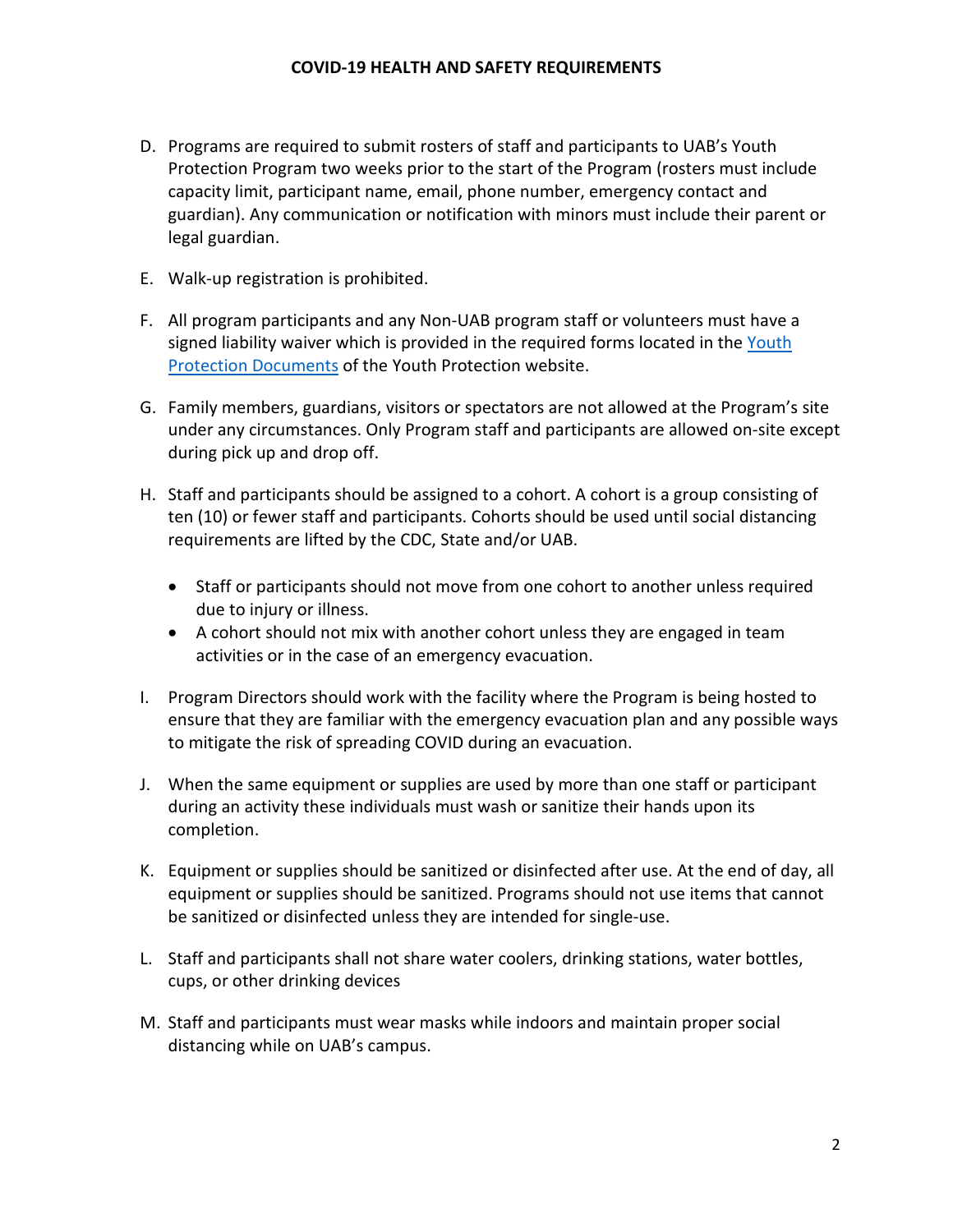- Face masks must cover mouth and nose, consist of two (2) layers of fabric with no valves and gators are not allowed. ADA or medical exemptions to this requirement will be provided to staff or participants with proper documentation.
- Face shields can be worn without a mask only when social distancing requirements can be met at all times, otherwise they must be worn along with a mask.
- Programs should have additional face masks that can be purchased via on-line or at a local retailer.
- UAB sponsored Programs should adhere to Procurement guidelines when purchasing PPE.
- N. Programs must have a designated isolation area that is readily available. All staff and participants must be aware of its location. Isolation area is for participants only, participants must be picked up no longer than two hours after notification of parent or legal guardian.
- O. Daily drop off and pick up procedures:
	- Staggered times to prevent groups from forming.
	- Rosters must be maintained daily and include attendance. Participants who appear ill or have symptoms must be isolated and parent or guardian notified. Staff who appear ill or have symptoms must leave campus immediately.
	- Programs must ensure that participants are picked up a parent or legal guardian at the end of each day's activities. A valid ID or permit provided by the Program to the participant, their parent or legal guardian at the start of activities should be shown at the time of pick-up, no exceptions.
- P. Hand sanitizing equipment and wipes should be available to staff and participants.

## **HEALTH SCREENINGS:**

- A. Testing Requirements
	- Prior to participating in a Program, staff and participants must be tested if in the past 10 days:
	- They have travelled Internationally
	- They show symptoms of COVID-19
	- They have been exposed to someone who has had COVID-19
	- Necessary to meet any Federal, State, or Local mandate
	- Vaccinations are not required for entry to campus. Program staff and participants are strongly encouraged to receive and complete their vaccinations as soon as they are eligible. For more information about COVID vaccines please visit https://www.alabamapublichealth.gov/covid19vaccine/.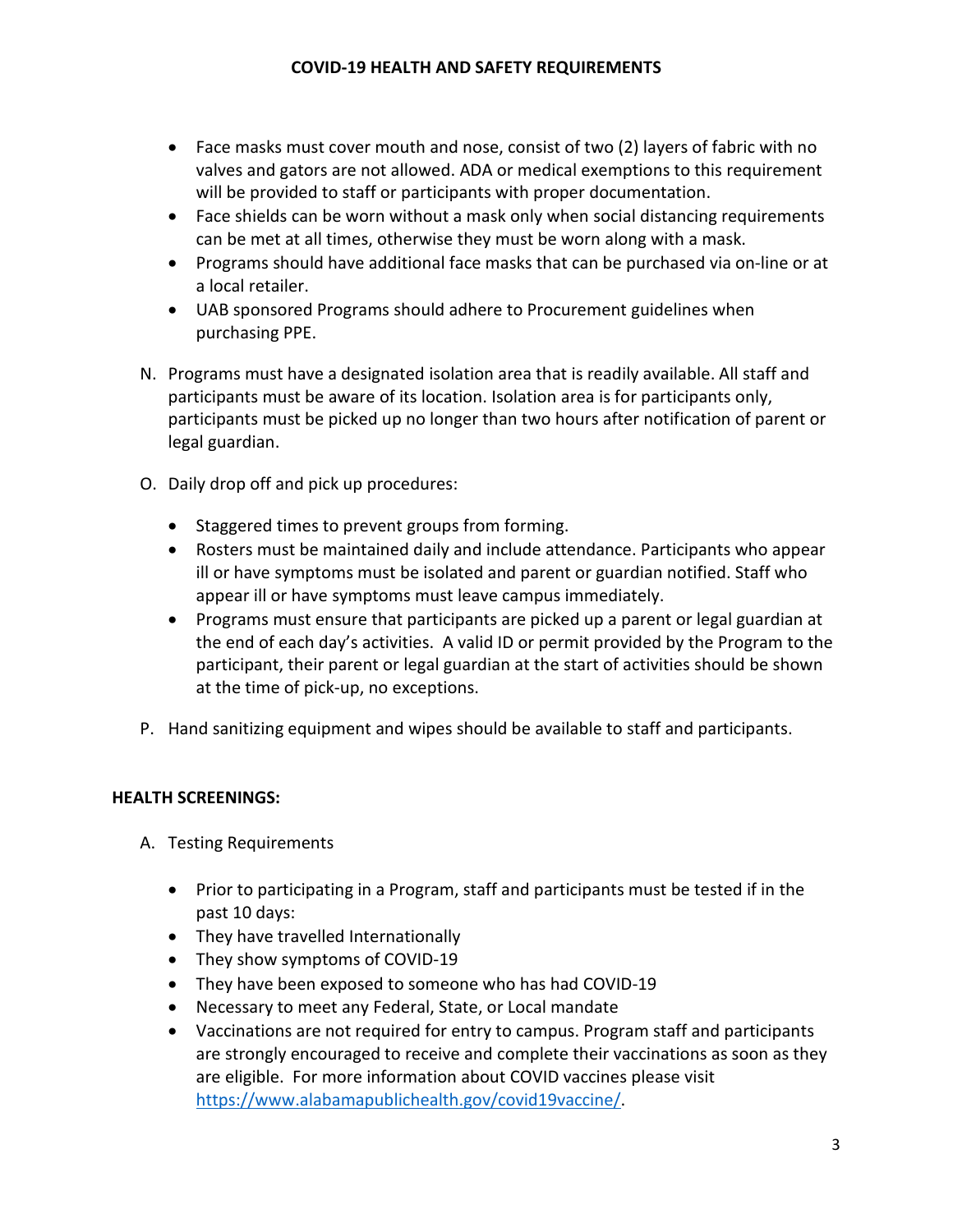### B. Daily Screening

- Daily self-COVID screenings should be completed at home by participant's guardian. Screenings should include:
	- **Temperature checks if feeling feverish**
	- A review of COVID-19 symptoms like a cough, shortness of breath, diarrhea, headache, nausea, loss of taste or smell, sore throat, vomiting, etc.
	- Whether there has been close contact with a person who has been diagnosed with, tested for, or quarantined as a result of COVID.
- If a staff or participant have a temperature equal to or greater than 100.4, have any COVID-19 symptoms or have been in close contact with a person who has been diagnosed with, tested for, or quarantined as a result of COVID, they should stay at home and seek care from a healthcare provider.

## **RESPONSE AND MANAGEMENT OF CASES OR PROBABLE CASES OF COVID**

- A. In the event of a positive screening, illness or signs of COVID:
	- Program staff will not be allowed to return or participate until cleared by a physician with documentation or release from UAB Employee Health. All Staff will follow [UAB's COVID Guidelines](https://www.uab.edu/uabunited/faculty-staff/health-safety) for when they can return to campus as well as what documentation will be required.
	- UAB students who are part of a Program will not be allowed to return or participate until cleared by a physician with documentation or release from UAB Student Health Services. All students will follow [UAB's COVID Guidelines](https://www.uab.edu/uabunited/faculty-staff/health-safety) for when they can return to campus as well as what documentation will be required.
	- Program participants are not allowed to return to the Program until cleared by a physician and in writing.
	- All Programs must notify UAB's Youth Protection Program of any staff or participants that exhibit symptoms or have been exposed so that contract tracing can be conducted if necessary. Programs should also provide a copy of a staff members documentation or release electronically once they are cleared to participate.

Youth Protection Program [youthprotect@uab.edu](mailto:youthprotect@uab.edu) 8am - 5pm (205)-934-9981 Emergency or After Hours – Steve Murray - (205)-532-0406

**CAPACITY**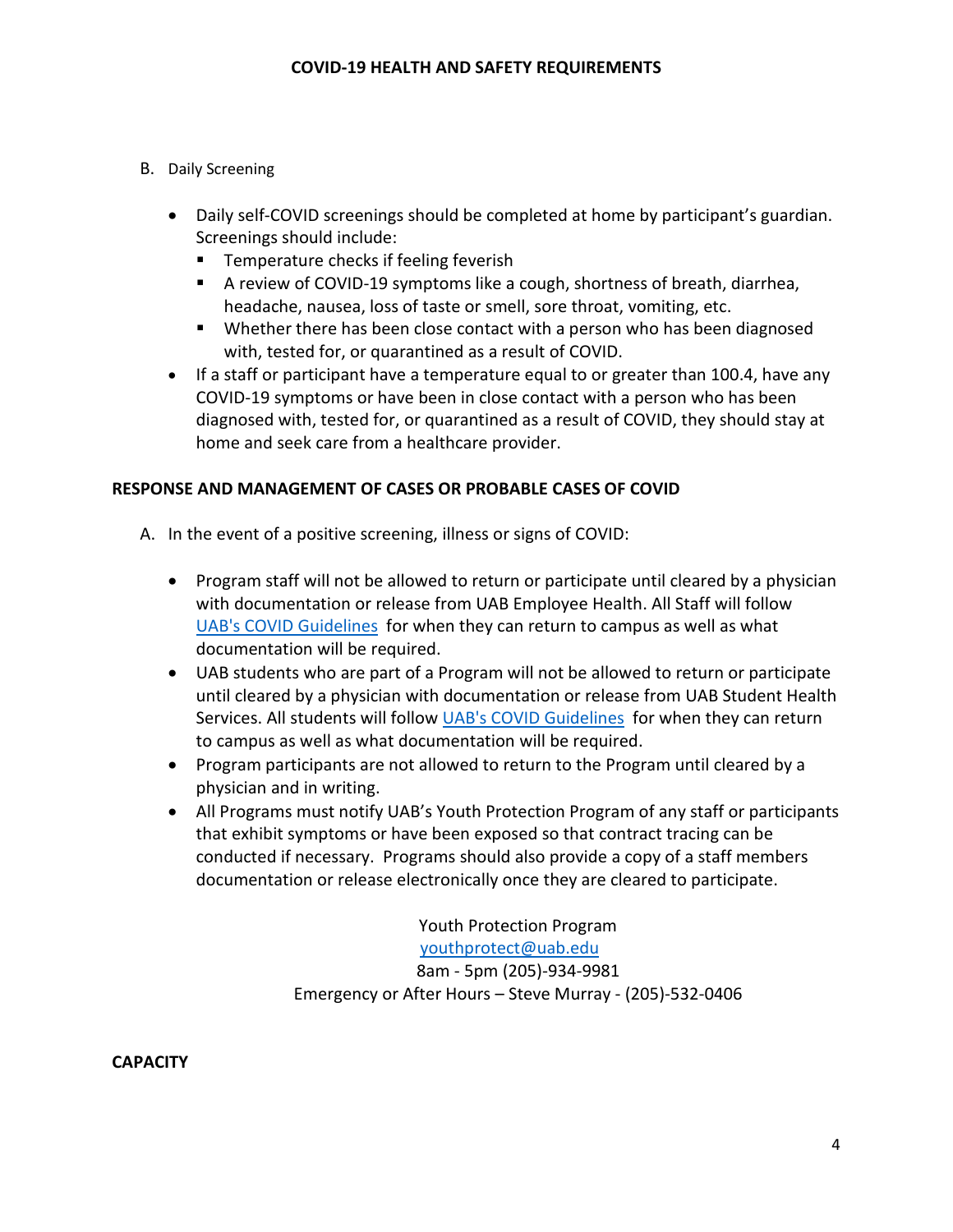- A. Programs held indoors have capacity limits determined by UAB, the size of the facility and social distancing guidelines currently in-place. The facility can provide additional information.
- B. Programs held outdoors will have capacity limits set based on guidance from UAB, size of Program location and social distancing guidelines currently in-place. The responsible person for the area being used can provide additional information.
- C. Maximum attendance for the facility or area where the Program is being held should be noted on the camp roster submitted to the Youth Protection Program.

## **STAFF TO PARTICIPANT RATIOS**

- A. Current staff to participant ratios must be followed throughout the program. See the [Guide to Youth Programs](https://www.uab.edu/youthprotection/images/documents/pdf/UAB_CPP_Guide_to_Youth_Programs_2019.pdf) for information on current guidelines.
- B. An additional COVID staffing requirement is in place until deemed unnecessary. At least one (1) additional staff must be hired as designated "Isolation Staff" in case a participant is removed from a group due to COVID symptoms being observed. A minimum of two (2) staff must accompany any participant removed from a group to avoid one-on-one interaction.

### **OVERNIGHT CAMPS**

A. Overnight camps will be allowed only in unique circumstances and must be approved by UAB's Camps and Youth Programs Health and Safety Committee. Please email Steve Murray at [murrays@uab.edu](mailto:murrays@uab.edu) for additional details.

### **FOOD AND BEVERAGES**

A. If meals or snacks are provided, Programs must use either Campus Catering and Dining Services (Sodexo), Hilton at UAB or Hospital Catering. The use of any other cater, restaurant or food delivery service is prohibited for safety reasons.

> Campus Catering and Dining Services (Sodexo) [catering@uab.edu](mailto:catering@uab.edu) 205-996-6565

> > HiIton at UAB 205-933-9000 [Angela.Howell2@hilton.com](mailto:Angela.Howell2@hilton.com)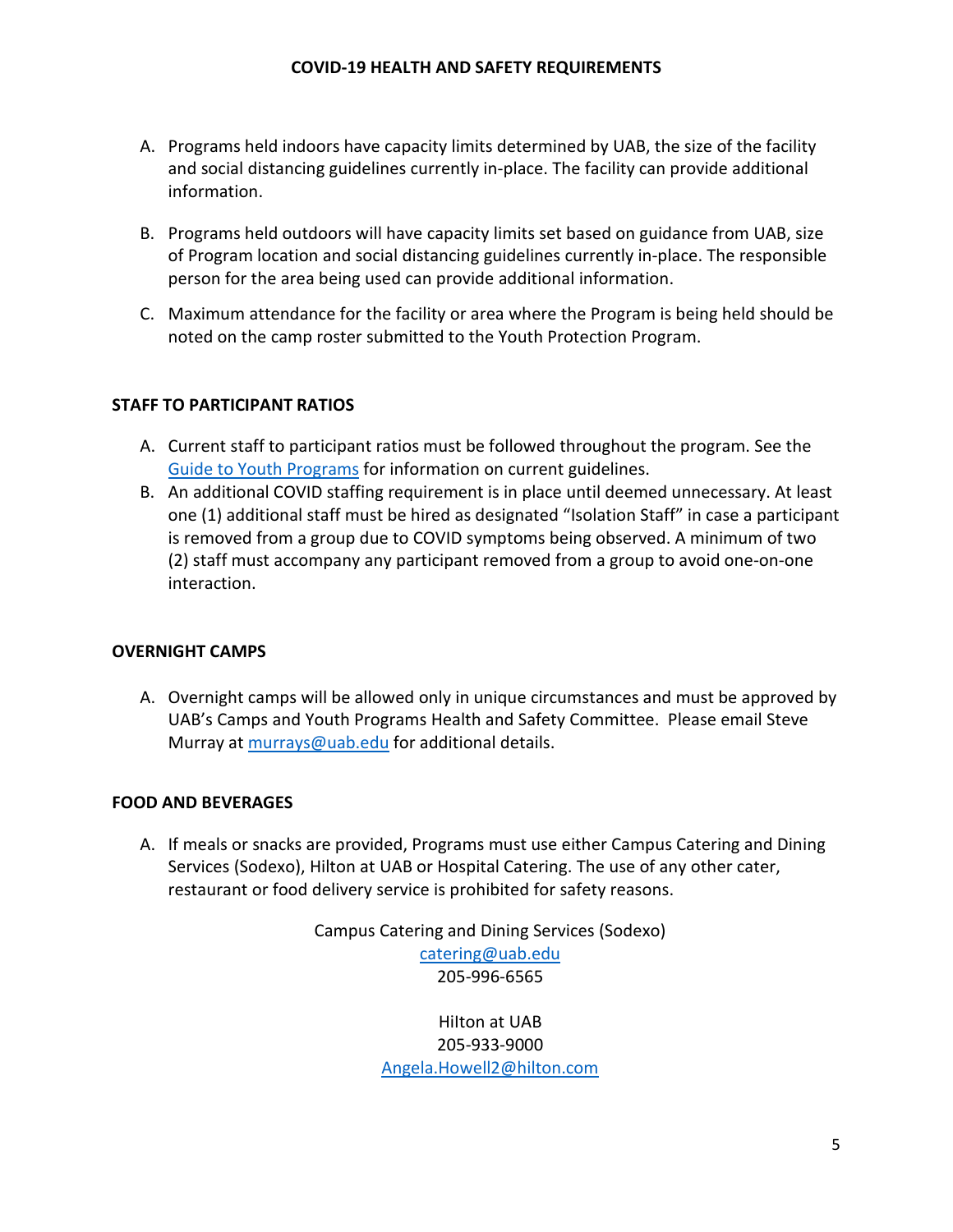# Hospital Catering 205-934-4722

- B. Group dining is only allowed at UAB's Campus Green dining facility. Please contact Campus Catering and Dining Services for more information.
- C. Staff and participants may bring their own drinks, food or snacks if allowed by the Program.
- D. The use of personal refillable water bottles is encouraged. Otherwise, Programs will use disposable cups.
- E. No sharing of food or drink is allowed.

## **CLEANING AND DISENFECTING**

- A. The Program will provide and keep adequate cleaning and disinfectant supplies including soap, hand sanitizer with at least 60% alcohol, paper towels, tissues, disinfectant wipes, and extra cloth face coverings. Communal spaces will be cleaned and disinfected at least daily.
	- Shared items must be cleaned and disinfected between uses. When possible, the number of items shared should be limited.
	- Frequently touched surfaces must be cleaned and disinfected multiple times a day.
	- Changing areas/locker room high touch surfaces must be cleaned and disinfected more than once per program day (based on frequency of use).
	- Toilets, showers, restroom high touch surfaces must be cleaned and disinfected more than once per program day (based on frequency of use).
	- Daily cleaning and disinfecting methods must follow UAB protocols.
	- Provide preventive equipment, such as plexiglass dividers and covers when appropriate.
- B. The Program may be responsible for additional cleaning costs required to help prevent the spread of COVID-19 in the facility (or facilities) or area(s) being used.

### **PROCEDURAL PENALTIES**

A. Program staff, students or volunteers who do not comply with UAB's Programs Health and Safety Requirements outlined in this document and any other UAB policies, procedures, or guidelines, will cause the camp or Program to be **SUSPENDED**.